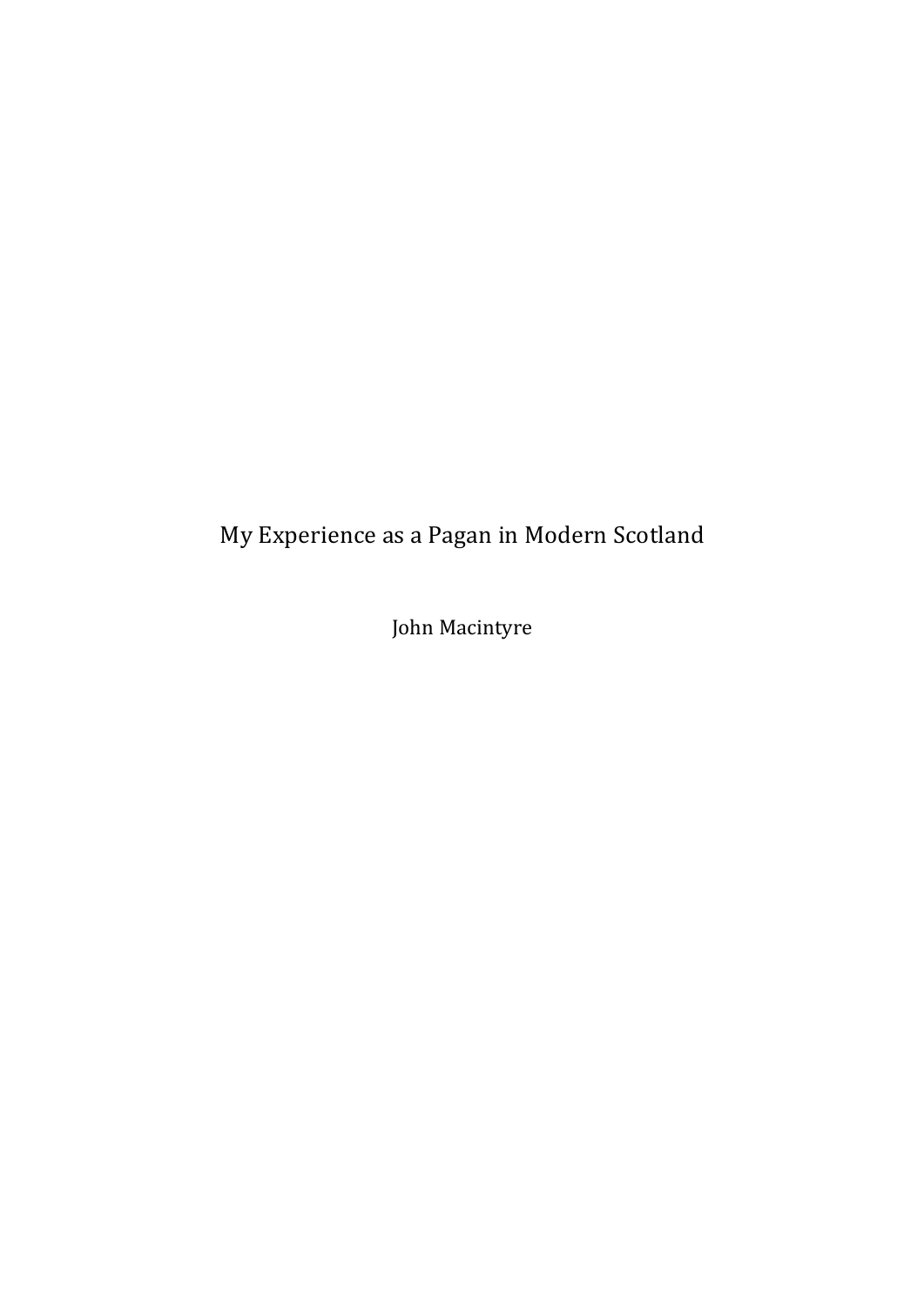The last thirty years have seen very radical and positive changes for Pagans in Scotland. We now live in what is probably the most progressive country in Europe when it comes to acceptance of Paganism. As a Pagan I obviously welcome that.

Paganism is very much a religion of reverence for life. Nearly all Pagans believe that Nature is sacred and understand divinity whether perceived as divine beings or in more abstract forms - to be manifest within the living world.

Modern Paganism does not survive in continuous descent from ancient paganism, of course. Between the Theodosian Decrees of the 390's CE, and the conversion of Lithuania in 1387 under pressure from the Northern Crusades, all visible signs of pagan worship were eradicated from European life. Paganism became a cultural undercurrent, remaining familiar primarily through mythology, folklore, philosophy, literature and art.

Given the strength of that pagan heritage however, and especially given the inexhaustible capacity of Nature to inspire reverence and worship, it is not surprising that Pagan religion should have reemerged in Scotland and in other Western countries as freedom of belief gradually became established.

Like most Pagans in Scotland today, I wasn't born and raised in a Pagan family, although that is becoming increasingly common as our numbers grow. I actually grew up in the Church of Scotland, with well-educated, open-minded, parents who encouraged me to think for myself. Even now I can still recognise traces of that ancestral Presbyterianism within my Paganism, particularly in a certain fondness for argument!

As a child I always knew I wasn't a Christian, though of course there's nothing wrong with Christianity and a great many decent people are Christians. Instead I always had the sense that whatever the divine might be, that numinous reality was much more in evidence out in the woods, on the hills, and along the seashore, than it was in any human institution. Eventually I came to understand that instinctive childhood feelings about nature, divinity and the old mythologies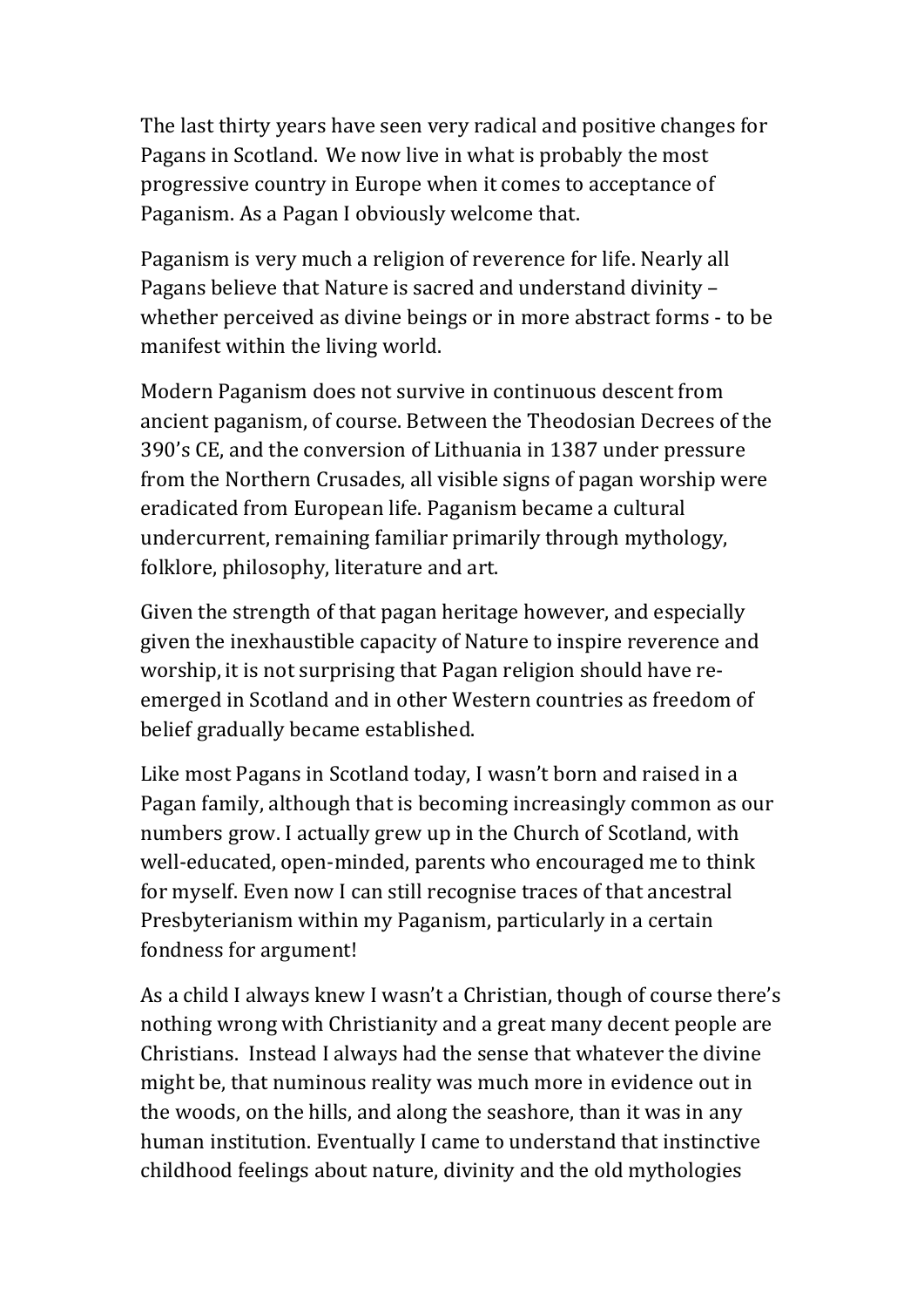were religious feelings and others, even if only a few others in those early days, shared them. So I eventually came to understand I was a Pagan.

I'm probably fairly typical in that. Paganism isn't a religion to which people are converted. It's one they find their own way into after realising it's what they've always been. Accepting that you're a Pagan brings no sense of revelation, still less of salvation, but simply a feeling of 'coming home'.

While Pagans are, and probably always will be, a small minority within Scottish society, most of us do not feel at all isolated as some characteristic Pagan attitudes - sexual equality, environmental responsibility and religious tolerance among them – are also now shared by large sections of the wider society. The Pagan community is not insular and does not seek to hold itself apart. Nearly all of us are well integrated into the wider society.

In many ways, Pagans are well suited to this increasingly diverse Scotland because Paganism takes pride in being a very diverse religion within itself. Understandings of the Divine in modern Paganism largely arise from, and are sustained by, personal experience of the sacred within Nature rather than through the authority of the written word. It appears fairly obvious to most of us that religion is less a matter of absolute truths than of subjective understandings that may be appropriate to those who hold them but are by no means universal. When we look at Nature – as Pagans tend to do rather frequently – we see that a great diversity of plant and animal species makes for healthier, stronger and more beautiful ecosystems. To Pagans, a great diversity of beliefs and practices makes for healthier, stronger and more beautiful religion.

Accordingly, Pagan tolerance is far from a resigned acceptance that we must endure other people being wrong; it is the active belief that religious pluralism is essential for a healthy society. That, of course, includes equal respect for those who do not believe in religion at all.

As parents, my wife and I did not try to raise our children to be Pagans. We share the typically Pagan attitude that commitment to a